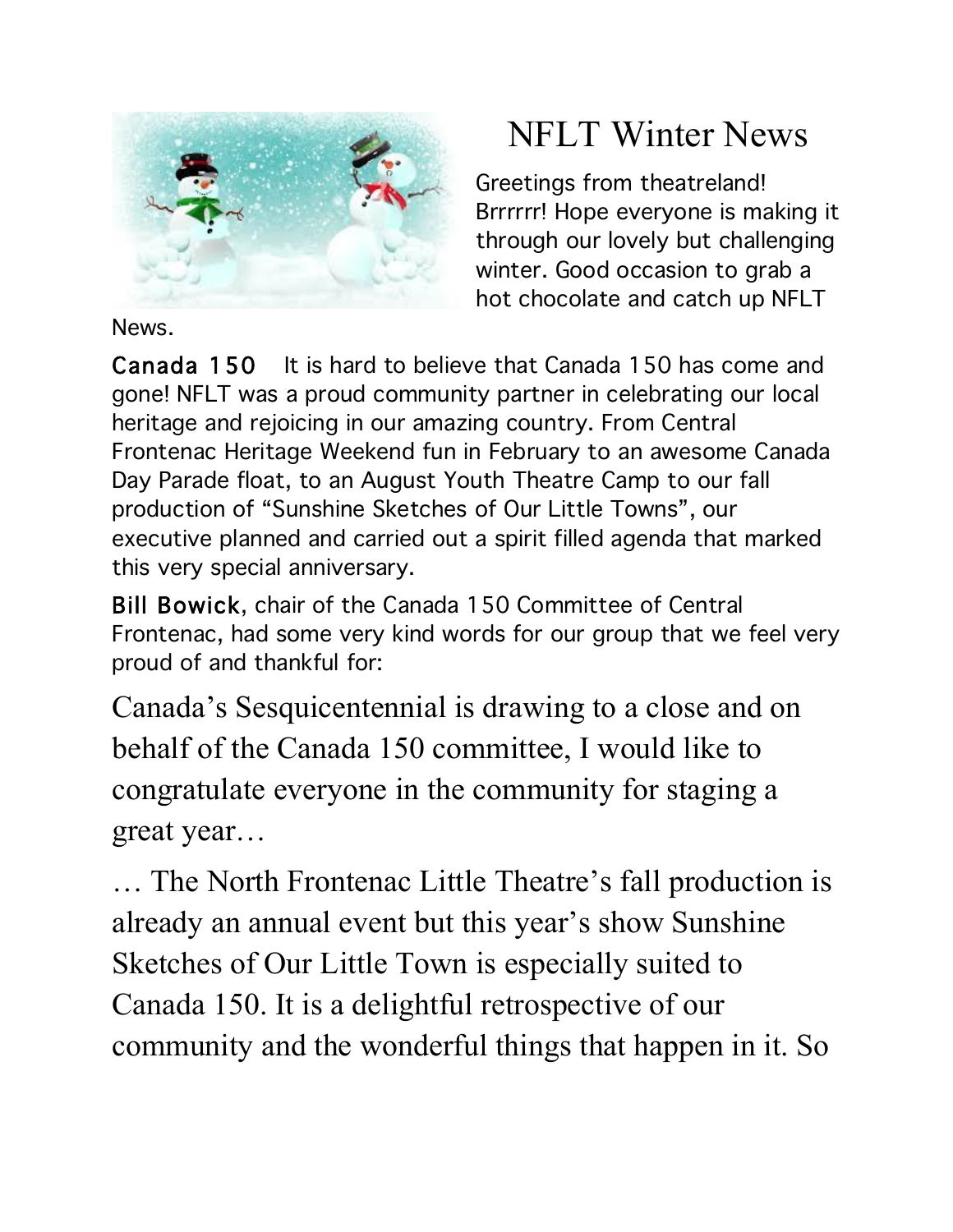we have to extend special thanks to all the volunteers who keep this great institution vibrant.

Congratulations to NFLT for another wonderful year. It's great having you in our "Little Town" and great being a part of your community.

The Little Mermaid We are delighted to be presenting as our spring production this beloved Hans Christian Anderson's classic tale of the little mermaid who realizes her dream of rising to the surface of the ocean and marrying the prince she longs to be with. The script has been adapted by **Eugene Jackson** with music by Carl Alette and is being presented with permission of Pioneer Drama Service. The production crew, including the talented Donna Larocque on sets and the awesome team of Margo McCullough and Kathy Lowery King as stage managers, is getting busy as we slowly but surely progress toward our performance dates of April 26 through 29. Our cast of young people between the ages of 9 and 19 is a talented and enthusiastic group:

# The Little Mermaid Cast List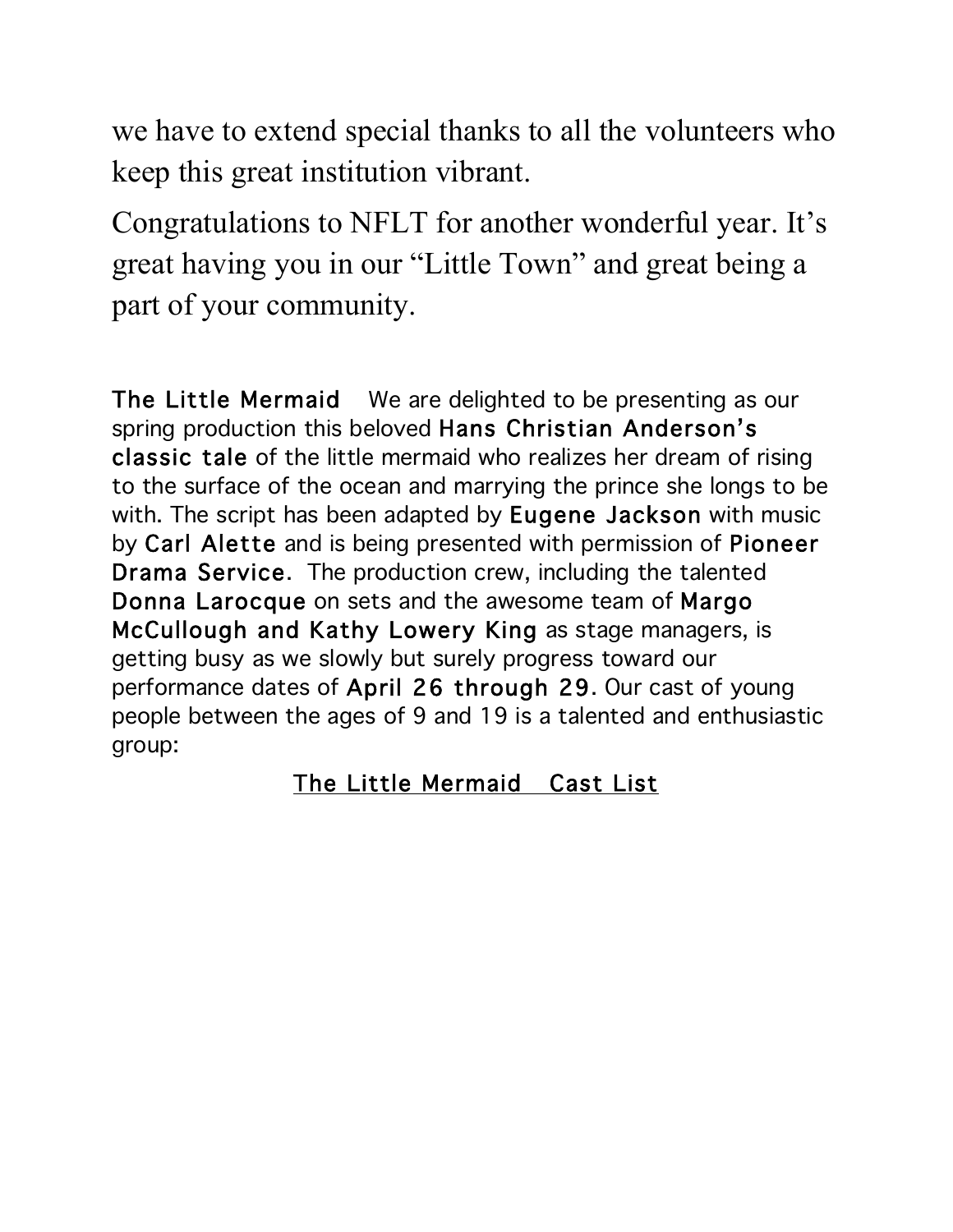

\* Anemone – Sophie Neumann \* Prince Theodore – Mason Moore \*

\* Clem Clam - Annika Putnam \* Queen Neptune – Alexi Gray \*

\* Princess Atlantis - Esther Hofmann \* Sea-Witch - Talia Maclean

\* Rip-Tide, the shark - Braiden Merrigan \* Zip-Tide, the shark - Joey Beckett \* \*Chef Pierre – Makenzie Drew \* Georgina (prince's would-be bride) – Gillian Hofmann \* Clara (Georgina's attendant) – Sidney Drew \*

Mermaids and sailors \* Claire Seymour \* Rylee Beattie \* Isabelle Uens \* Kaylea Cox \* Makenzie Drew \* Sloane Putnam \* Lily Kerr Schlegel \* Danielle Gosse \* Eva Webster \* Khloea Cox \* Rachel Parker \*

NFLT Contact Information Our new webmaster, Brett Hilder, has gotten our website up and running, and is continuing to work on updating it with our news. (Thanks, Brett!) Please check it out: www.nflt.co. And check us out on our Facebook page as well! To contact us, email us at nflt1980@gmail.com.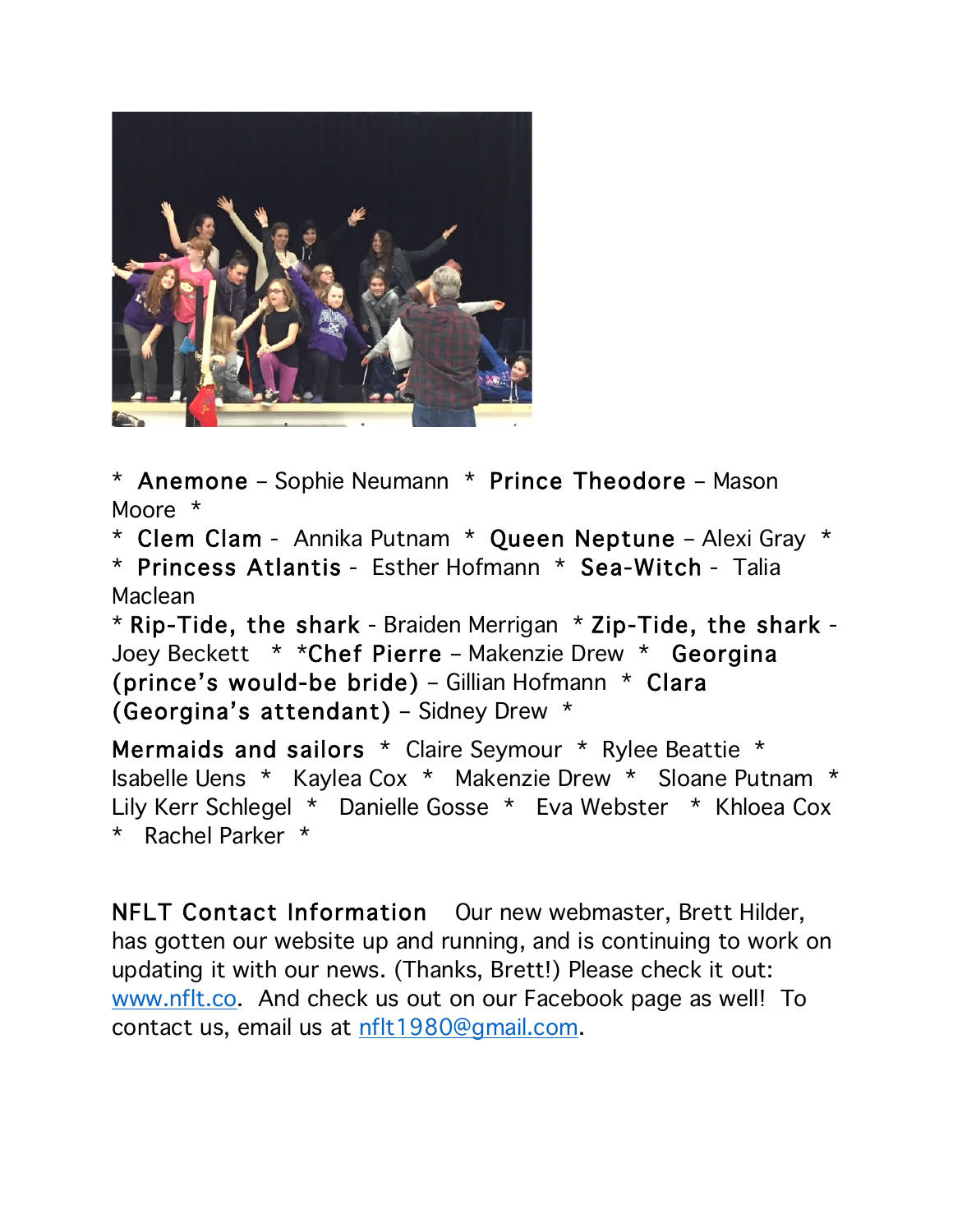Calling All Aspiring Directors! As usual, we are in need of people interested in directing a script that they may have in mind, or a script recommended by our committee. We are presently considering veteran Jeff Siamon's original script, "The Wonder Boy" for our fall production. All prospective scripts undergo a suitability process developed by NFLT member-at-large, Carol Belanger. So please contact us, pitch us a proposal and who knows, perhaps you will be the director of one of our future productions!

Foundation Grant of Kingston Member-at-large Carol Belanger is spearheading an acquisition of a grant in partnership with GREC and the Limestone District Schoolboard to enhance the GREC stage in a variety of ways for the benefit of theatre productions, presentation assemblies and GREC student functions. James MacDonald, principal of GREC, was very positive about the stage improvement proposal at a meeting in December.

NFLT to celebrate  $40<sup>th</sup>$  anniversary The year 2019 marks the 40th anniversary of NFLT! Be on the lookout for related updates as the year approaches. And we invite anyone with ideas of how to help us celebrate this anniversary to please contact us and share your thoughts at nflt1980@gmail.com.

President's Term is up! NFLT President, Brian Robertson, will be completing his second term come May, and shall accordingly be stepping down. We invite anyone interested in taking on this volunteer position to contact us with a resume at nflt1980@gmail.com. The candidate should preferably have a background (or at least a keen interest) in theatre, an appreciation of community theatre and be an avid supporter of NFLT.

## Theatre Things for Which We Are Thankful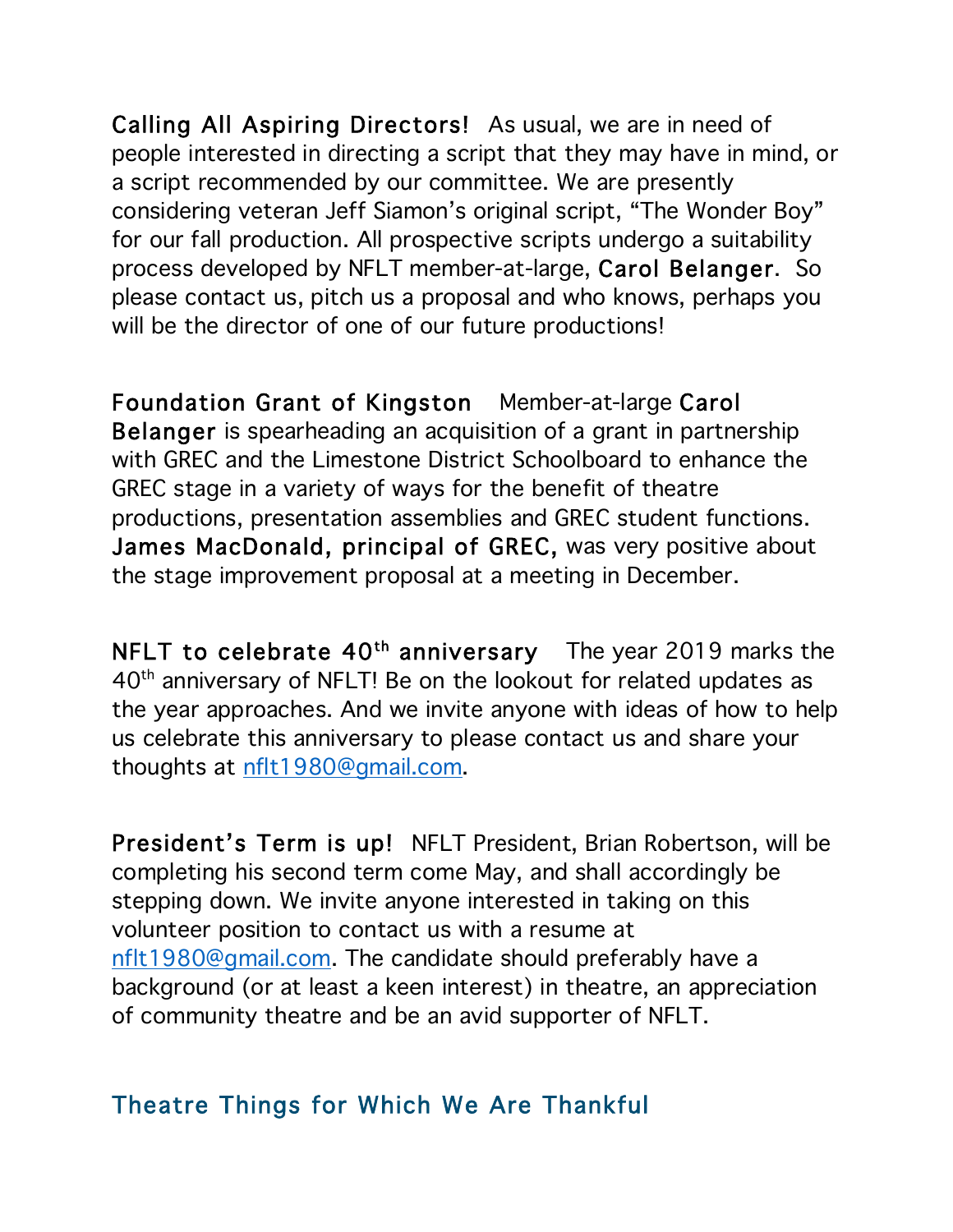#### By Lavinia Roberts

Lavinia Roberts is a theatre teacher and award-winning playwright who's passionate about arts education and about creating zany, engaging, and meaningful plays for schools and community theaters.

Although theatre can be fraught with drama on and offstage, we theatre folk — as well as the communities we serve — have a lot to be thankful for. So, this Thanksgiving season, I raise my glass to you — theatre teachers and directors, student actors and all the others — and bestow upon you this banquet of tasty tidbits celebrating all for which we as theatre practitioners have to be thankful!

#### Creating Community

Working on a theatre production creates a strong sense of camaraderie for the participants involved. After all, performers rely heavily on one another. As young actors develop self-confidence on stage, those performers also grow to understand the power of working together. They see firsthand that a team employing all their unique gifts toward a common goal can create something big, magical, and powerful!

#### Applauding Failure

Theatre classrooms are a safe space for young people to take risks, express difficult emotions, be imaginative, and explore. Acting on stage requires young actors to make themselves vulnerable. During a rehearsal process, actors will explore various acting choices to decide on the strongest one. So, in order to succeed in developing that role in new, exciting, and surprising ways, they will often fail first. Every time an actor auditions for a part, they also risk facing failure. Creating a classroom culture that applauds these failures will support a creative community that reaches greater success. Being comfortable with failure will also help students when they leave the theatre classroom to be thankful for the power of a good work ethic and positive attitude.

#### Engendering Empathy

Acting requires performers to put on and walk around in someone else's shoes. Developing emotional intelligence — being aware of both their own emotions and others — will be useful to them, both on and off stage. They'll be thankful for the range empathy can bring to their acting; others will be thankful, too.

### Celebrating Inclusion and Diversity

Theatre is a space where we celebrate a diversity of perspectives and experiences, on and off stage. Teaching doesn't just come from us, the educators, but from the pupils, as each student brings their unique skill set and experiences to a production. When young actors are fully engaged and contributing to the creative process, they are teaching others and learning from their peers.

### Developing Listening Skills

Theatre teaches students to be active listeners, to listen with all their senses and really absorb what is being communicated to them. Actors must listen for their cues. They also must be in the moment, changing each performance slightly in response to other actors. This kind of active listening will help students to be better communicators and listeners all around.

#### Bringing Joy